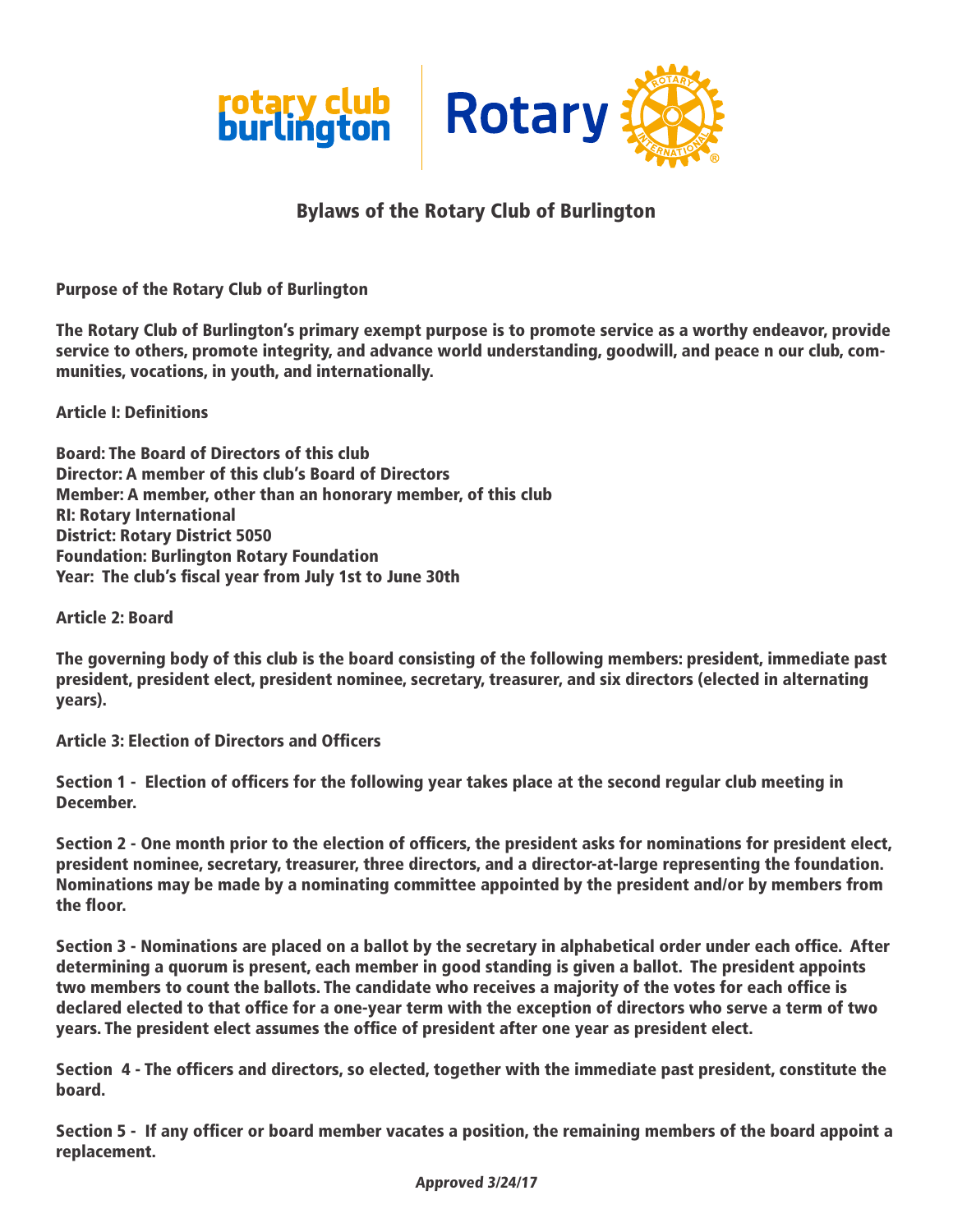## Article 4: Duties of Officers

Section 1 - President. The president presides at club and board meetings, appoints committee chairs, and maintains communication with the membership and the District.

Section 2 - President Elect. To prepare for the ensuing year as president, the president elect attends Pre-PETS and PETS, conducts planning meetings, develops a separate budget for club operations and the foundation for membership approval, and appoints committee chairs prior to the start of year in office as president.

Section 3 - President Nominee. The president nominee is responsible for the annual club fundraiser.

Section 4 - Secretary. The secretary records and preserves the minutes of board meetings, keeps membership and attendance records, makes the required reports to Rotary International and the District, orders club supplies, picks up mail, and handles correspondence.

Section 5 - Treasurer. The treasurer oversees all club and foundation funds and provides monthly financial statements to the board. Upon leaving office, the treasurer turns over all funds, books of accounts, and any other club property to the incoming treasurer or to the president.

## Article 5: Meetings

Section 1 – An annual meeting of this club is held at the second regular meeting of the club in December each year, at which time the election of officers and directors to serve for the ensuing year takes place. One-third of the membership constitutes a quorum at the annual meeting.

Section 2 – The regular weekly meeting of this club will be held on Fridays at 7:00 a.m. at a place designated by the board. Due notice of cancellation or any changes in the time or place of the regular meeting will be given to all club members via email.

Section 3 – Regular meetings of the board will be held on a specified day each month as designated by the president and the current board at their initial board meeting. Special meetings of the board may be called with reasonable email notice by the president or upon the request of two directors. A majority of the directors constitute a quorum.

Article 6: Dues

Annual membership dues are established by the board and are prorated by month for new members.

#### Article 7: Method of Voting

The business of this club is conducted by voice vote or show of hands except in the election of officers and directors, which is conducted by ballot. The board may determine that a specific resolution be conducted by ballot.

Article 8: Five Avenues of Service

The Object of Rotary is to "encourage and foster the ideal of service as a basis of worthy enterprise." Since 1910, the Rotary Motto has been "Service Above Self."

Rotary's Five Avenues of Service are the philosophical and practical framework for the work of this Rotary club. They are Club Service, Vocational Service, Community Service, International Service, and New Generations. This club will be active in each of the Five Avenues of Service.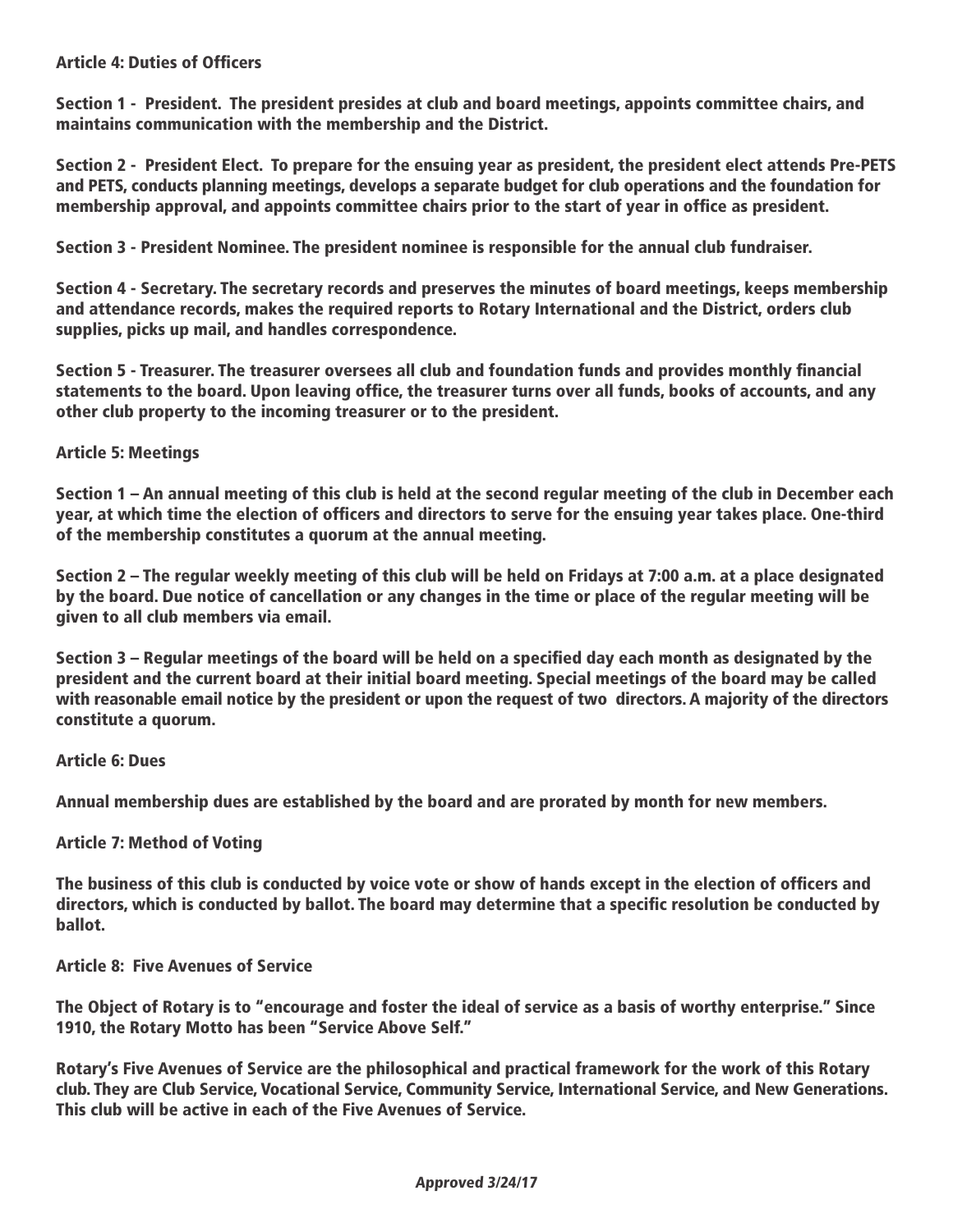## Article 9: Committees

Section 1 - Club committees are charged with carrying out the annual and long-range goals of the club. Standing committees are appointed as follows:

Membership - Develops and implements a comprehensive plan for the recruitment and retention of members. Arranges for the induction of new members and schedules classification talks.

Community Service - Develops and implements service projects that engage the membership and address the needs of the community.

Fellowship - Organizes fellowship opportunities for club members.

Public Relations - Maintains the club's website and Facebook page. Develops and implements plans to provide the public with information about Rotary and to promote the club's service projects and activities.

Civic Donations - Develops funding guidelines for board approval, reviews funding requests, and makes recommendations to the board.

Foundation - Develops and implements plans to support The Rotary Foundation through both financial contributions and program participation.

Additional ad hoc committees may be appointed by the president as needed.

Section 2 - The president is an ex officio member of all committees and, as such, has all the privileges of membership.

Section 3 - Each committee transacts its business as is delegated to it in these bylaws and such additional business as may be referred to it by the president or the board. Except where specific authority is given by the board, such committees will not take action until a report has been made and approved by the board.

Section 4 - Each committee chair is responsible for regular meetings and activities of the committee, supervises and coordinates the work of the committee, and reports to the board on all committee activities.

Article 10: Leave of Absence

Upon written application to the board, setting forth good and sufficient cause, leave of absence may be granted excusing a member from attending the meetings of the club for a specified length of time as long as membership dues are kept current.

## Article 11: Finances

Section 1 - Not less than one month before the start of each fiscal year, the president elect prepares an annual club budget of estimated income and expense for club operations and a separate budget for the foundation. After being agreed to by a vote of the membership, the budgets stand as the limit of expenditures for the respective purposes, unless otherwise amended by action of the board.

Section 2 - The treasurer deposits club funds in a financial institution or institutions designated by the board in separate accounts for club operations and the foundation.

Section 3 - All expenditures are paid only by check signed by the treasurer or other officer authorized by the board.